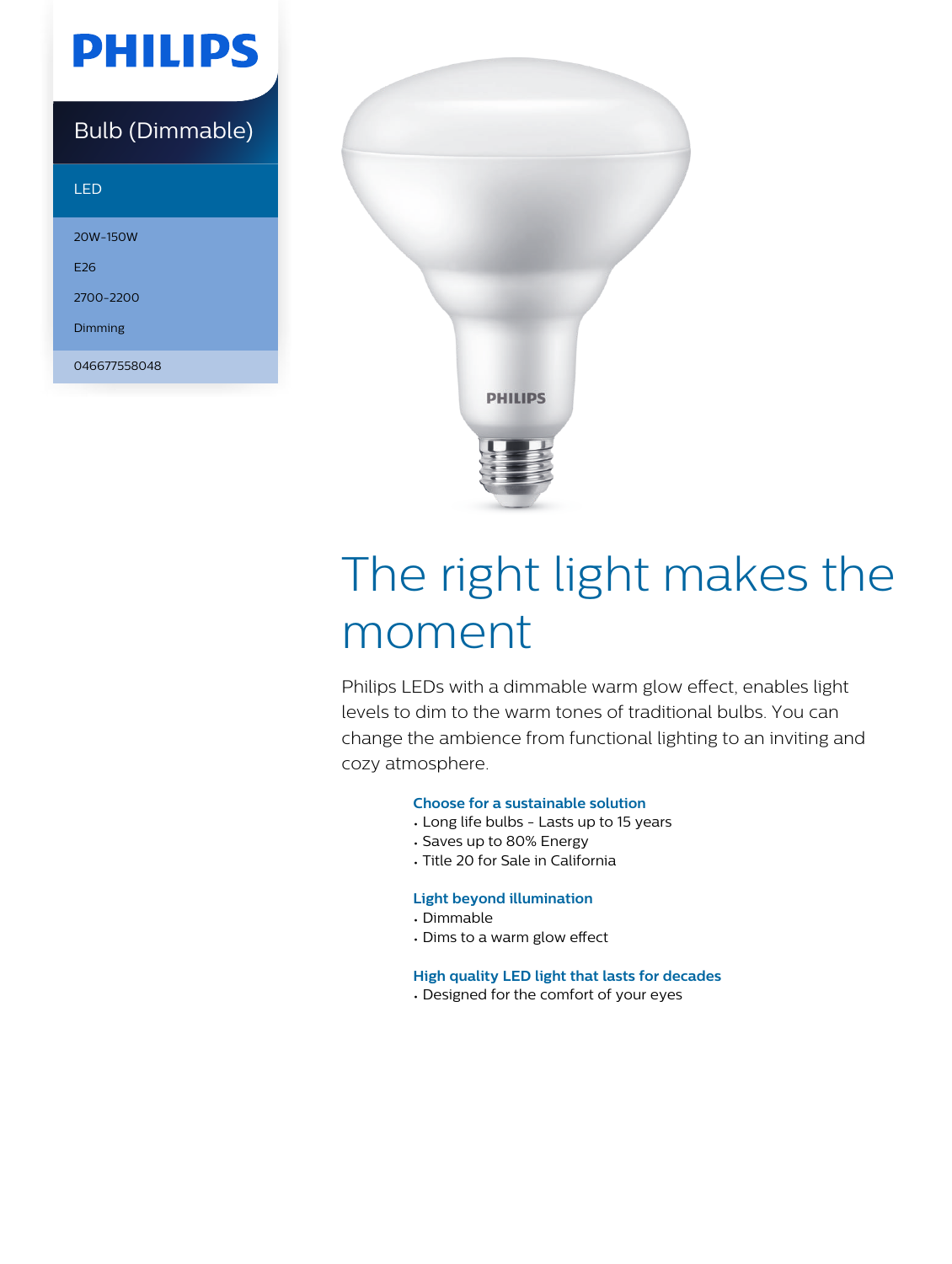## **Highlights**

#### **15,000-hour rated average life**



With a lifetime of up to 15,000 hours, you can reduce the hassle of frequently replacing your light bulbs, and enjoy a perfect lighting solution for over 15 years.

#### **Saves up to 80% Energy**



#### **Title 20**

This bulb has been designed in compliance with CEC regulations for California Title 20, for sale in California.

#### **Dimmable**

This bulb can be used with most dimmers to create your desired ambience with smooth dimming to 10% of full light levels. Please check the dimmability compatibility chart to be certain that your particular dimmer can be used with this bulb.

#### **US Bright White with WarmGlow Dim**

Not all LEDs dim the same. With this dimmable bulb, you can dim from a 3000K bright white light to a 2200K warm cozy glow. The more you dim, the warmer the light.

#### **Designed for the comfort of your eyes**



It's easy to see how harsh lighting can strain the eyes. Too bright, and you get glare. Too soft and you experience flicker. Now you can gently light up your world with LEDs designed to go easy on the eyes, and create the perfect ambience for your home.

Enjoy the energy-savings of LEDs without sacrificing light quality. Instantly save over 80% in energy by replacing your existing incandescent or halogen bulbs

### **Specifications**

#### **Bulb characteristics**

- Dimmable: Yes
- Intended use: Indoor
- Lamp shape: Non directional reflector
- Socket: E26
- Technology: LED
- Type of glass: Frosted

#### **Bulb dimensions**

- Height: 15.8 cm
- Weight: 0.184 kg
- Width: 12.3 cm

#### **Durability**

- Average life (at 2.7 hrs/day): 15 year(s)
- Lumen maintenance factor: 70%
- Nominal lifetime: 15,000 hour(s)
- Number of switch cycles: 50,000